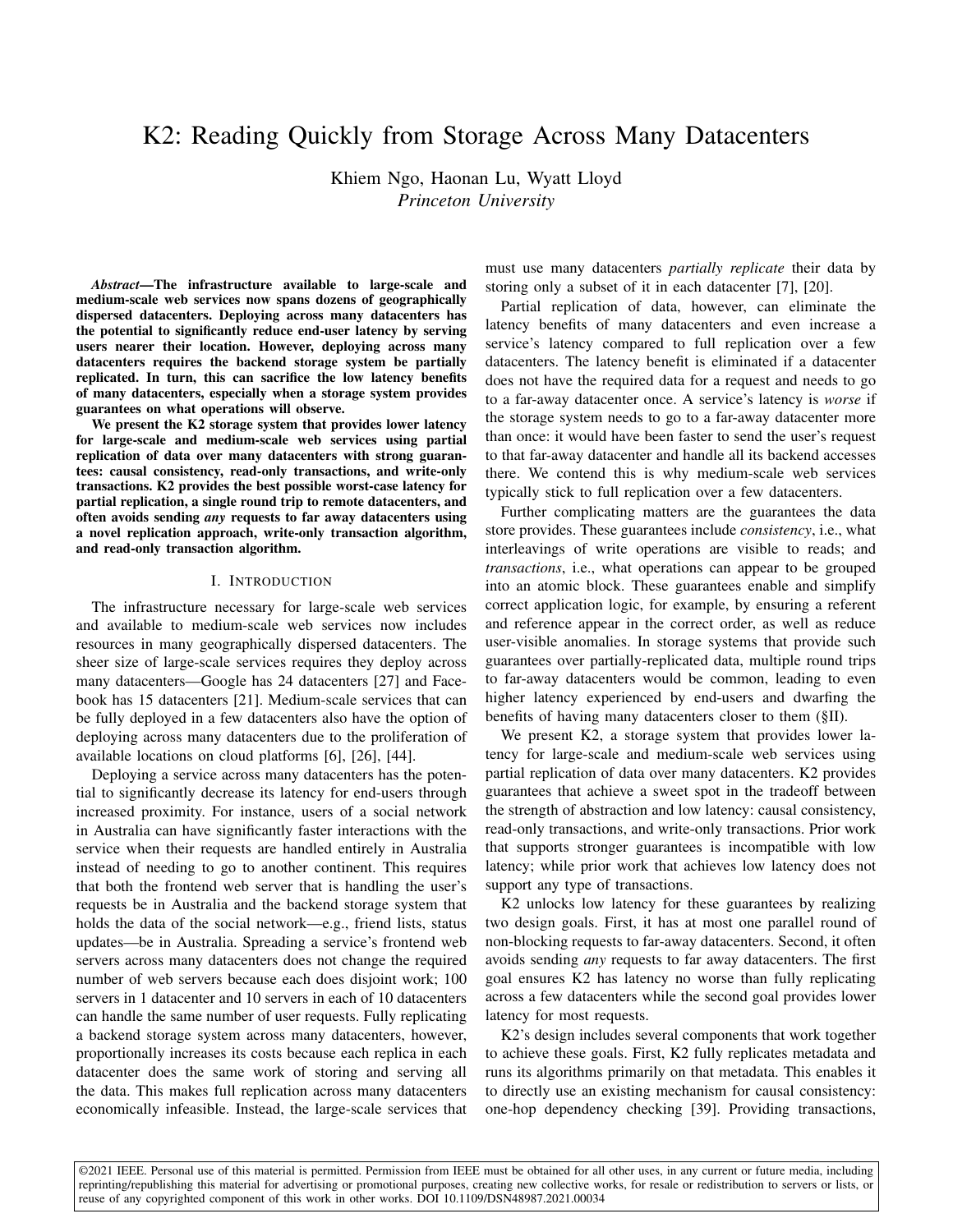however, remains challenging because existing mechanisms do not achieve either of our design goals. Existing writeonly transactions algorithms cause cross-datacenter requests to block and result in latency worse than a fully-replicated system. To bound its worst case, K2 introduces a constrained replication topology and a new write-only transaction algorithm. Constraining replication ensures each datacenter knows where to read consistent values. The new write-only transaction algorithm decouples the visibility of data for local reads from remote reads to ensure local reads remain consistent while ensuring remote reads never block.

To provide local datacenter latency in the common case, K2 integrates a small cache in each datacenter and introduces a cache-aware read-only transaction algorithm. The algorithm maximizes its ability to use cached data while ensuring consistency and isolation. This enables read-only transactions to often be handled locally with zero cross-datacenter requests. K2 also uses the cache to provide low latency for write-only transactions by committing them locally.

Our evaluation of K2 compares to an adaption of a fully replicated system to work with partial replication and a concurrently developed system that provides causal consistency with transactions over partially replicated data. We find that K2 has significantly lower latency than the baselines in all evaluated settings.

In summary, the primary contribution of this paper is the first design that realizes the low latency benefit of many datacenters for the strong guarantees of causal consistency, read-only, and write-only transactions. Read-only transactions achieve low latency because they require zero cross-datacenter requests in the common case and one round of non-blocking requests in the worst case. K2's design achieves this through its novel replication approach, write-only transaction algorithm, and read-only transaction algorithm.

## II. BACKGROUND AND MOTIVATION

<span id="page-1-0"></span>This section provides background, motivates partial replication, and identifies our design goals.

# <span id="page-1-2"></span>*A. Background*

Figure [1](#page-1-1) shows the general structure of web services. They are distributed across several datacenters with frontends that handle user requests by executing application code that reads and writes data from a backend storage system. To match common terminology, we use *clients* to refer to frontends and *servers* to refer to backend storage servers.

Together, the backend storage servers provide a set of programming abstractions and accompanying guarantees to the frontend application servers for manipulating an application's data. Stronger guarantees, such as transactions, simplify application development by reducing the number of states and edge cases that a programmer needs to reason about.

Targeted Guarantees. We target guarantees that provide a sweet spot in the tradeoff between the strength of the abstraction provided by a storage system and its latency: causal consistency, read-only transactions, and write-only transactions.

<span id="page-1-1"></span>

Fig. 1: Web services are made up of frontends and backend storage servers spread across datacenters. Large services deploy across many datacenters, e.g., A–I. Medium services often only deploy across a few datacenters, e.g., A–C. K2 improves latency for large services and enables medium services to also improve their latency by using many datacenters.

Stronger guarantees require cross-datacenter requests [\[10\]](#page-11-8), [\[15\]](#page-11-9), [\[25\]](#page-11-10), [\[37\]](#page-11-11) and thus cannot reap the low latency benefits of many datacenters. Weaker guarantees are harder to program against without being necessary for low latency.

This makes K2 suitable for the large set of applications that prioritize low latency over the strongest guarantees (e.g., read-write transactions with strict serializability) such as social networks, collaborative filtering, and encyclopedias. It is even suitable for sensitive applications such as access-control: K2's guarantees are sufficiently strong for Zanzibar, Google's global authorization system [\[45\]](#page-11-12).

*Causal consistency* provides a partial order over operations that ensures causality, which has three rules [\[2\]](#page-11-13), [\[35\]](#page-11-14): if an operation *a* happens before an operation *b* in the same thread of execution, then  $a \rightarrow b$ , meaning that *b* is causally after *a*; if an operation *a* writes the value  $\nu$  to the variable  $x$ , and an operation *b* reads the value *v* from *x*, then  $a \rightarrow b$ ; if  $a \rightarrow b$  and  $b \rightarrow c$ , then  $a \rightarrow c$ .

*Read-only transactions* are a group of read operations that appear to all read from a single consistent state of the data store. The read operations can span data that is spread across many different shards of the data store. Grouping them in a transaction in effect combines them into a single operation. In K2, the group of reads will see the same, causally-consistent state of the data store.

*Write-only transactions* are a group of write operations that appear to all take effect at the same time. They can also span data spread across many different shards. Write-only transactions are fully isolated from other write-only transactions and read-only transactions. Thus, a read-only transaction will either see all or none of a write-only transaction.

Partial Replication. Large-scale web services like Google and Facebook are typically deployed across many datacenters, e.g., all 9 in Figure [1.](#page-1-1) Deploying across so many datacenters necessitates partially replicating data to only a subset of the datacenters [\[7\]](#page-11-5), [\[20\]](#page-11-6). K2 is designed to provide lower latency for such large-scale services for whom partial replication is necessary. We are also motivated to provide lower latency for the much larger number of medium-scale services for whom partial replication over many datacenters is a deployment option and not a requirement.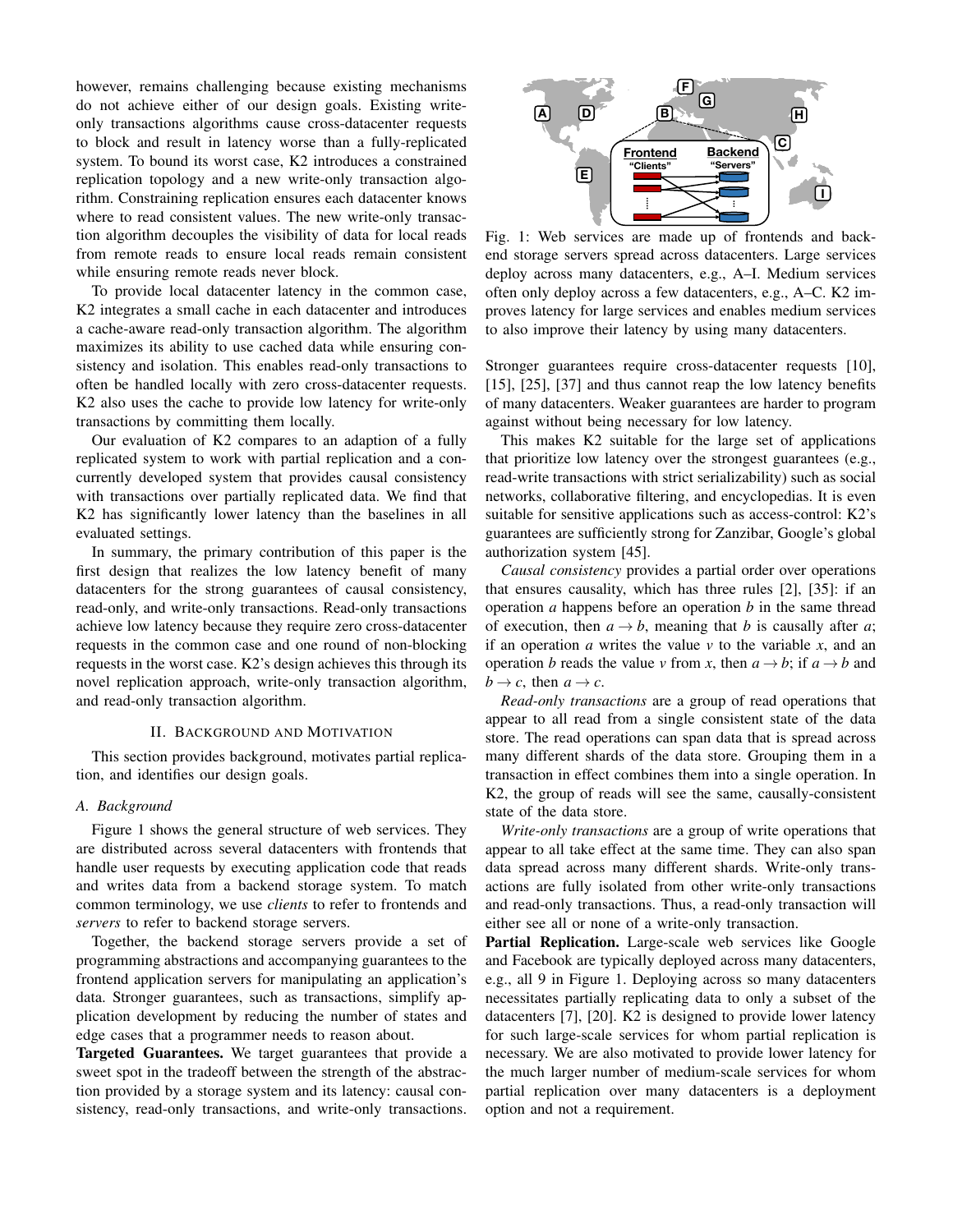<span id="page-2-0"></span>



(a) User to far-away FE that is near BE with all the data.

(b) User to nearby FE that contacts the far-away BE twice to ensure consistency.



(c) User to nearby FE that goes to far-away BE at most once. (K2's worst case.)



(d) User to nearby FE that can access all data locally. (K2's common case.)



# *B. Partial Replication for the Many*

Using many datacenters is not required for medium-scale web services. Sufficient resources are available on cloud platforms to store all data and handle all user requests. These services can place all frontend and backends in 1 datacenter, e.g., on the West Coast (A). While West Coast users would get low latency, those elsewhere like Japan would have high latency from connecting to a far-away datacenter. A better option is to place frontends and backends in 3 geographically dispersed datacenters, e.g., West Coast (A), Europe (B), and Japan (C). This reduces user latency by serving requests closer to them. And, because data is typically replicated  $3\times$  for fault tolerance, moving from 1 to 3 datacenters has little effect on the cost of the deployment. Yet, it leaves many users still connecting to far-away datacenters, e.g., Australian users. Figure [2a](#page-2-0) shows such a connection to a far-away frontend.

One option would be to place frontends and fully replicated backends in a large number of datacenters. Unfortunately, this option is expensive. For instance, moving from 3 to 9 datacenters would roughly triple costs as the 6 additional replicas of data are not necessary for fault tolerance.

An appealing alternative is to deploy a service with frontends and partially replicated storage with 1/3 of the data in each datacenter. The cost for such a deployment would be roughly the same as using 3 datacenters with full replication. Such a deployment, however, can result in *higher* latency for end users if storage servers in the nearby datacenter contact far-away datacenters multiple times. This is not a concern for storage systems that provide eventual consistency because any data can be returned with any other data.

In storage systems that provide stronger guarantees—e.g., causal consistency—multiple round trips to far-away datacenters would be common. For instance, consider deploying a storage system in a configuration we call *replicas across datacenters* (RAD) where 1/3 of each replica is placed in each of the 9 datacenters. In this setting, the COPS [\[38\]](#page-11-15) and Eiger [\[39\]](#page-11-7) systems would require as many 2 and 3 sequential round-trips to far-away datacenters respectively. In COPS and Eiger, a first round optimistically reads data, and a second round is required if the data returned in the first round is inconsistent. Eiger incurs an additional delay of one round-trip between datacenters to check the status of pending updates if the requested data is being modified by ongoing transactions. Even 2 round-trips result in higher latency than a deployment with full replicas in 3 datacenters as shown in Figure [2b.](#page-2-0) Avoiding such scenarios motivates our first design goal.

Design Goal 1: At Most One Round of Non-Blocking Cross-Datacenter Requests. When a partially-replicated storage system needs at most one round of cross-datacenter requests that do not block its latency will at worst be similar to having full replicas in 3 datacenters, as shown in Figure [2c.](#page-2-0) Design Goal 2: Often Zero Cross-Datacenter Requests. Achieving design goal 1 gives K2 the best possible worstcase end-user latency, matching full replication. But it is also no better. To provide a latency benefit K2 must avoid crossdatacenter requests in the common case. Such a scenario is shown in Figure [2d.](#page-2-0) This scenario is possible in a RAD deployments. However, it is unlikely as it requires all the data needed to serve a user's request to be in the 1/3 of data located in the nearby datacenter. Our design goal 2 is thus to *often* complete with zero rounds of cross-datacenter requests.

# III. K2 BASIC DESIGN

This section presents the basic architecture of K2. Sections [IV](#page-3-0) presents the replication design in K2. Section [V](#page-5-0) completes the design with our read-only transaction algorithm.

Figure [3](#page-3-1) shows the architecture of K2. We base our design on fully-replicated Eiger [\[39\]](#page-11-7). K2 inherits the mechanisms for tracking and enforcing causal consistency, local writeonly transactions, and garbage collection from Eiger. The major changes in our design include our new algorithms for replication, cache-aware read-only transactions, and an LRU-like cache replacement policy. We also introduce some changes to Eiger's replicated write-only transaction algorithm to achieve our design goal 1.

# *A. Server Side Design*

Within each datacenter, the keyspace is *sharded* across servers that are each responsible for a subset of the keyspace. For simplicity, our discussion here focuses on the simple key-value storage model, though our implementation uses the richer column-family data model [\[18\]](#page-11-16), [\[34\]](#page-11-17).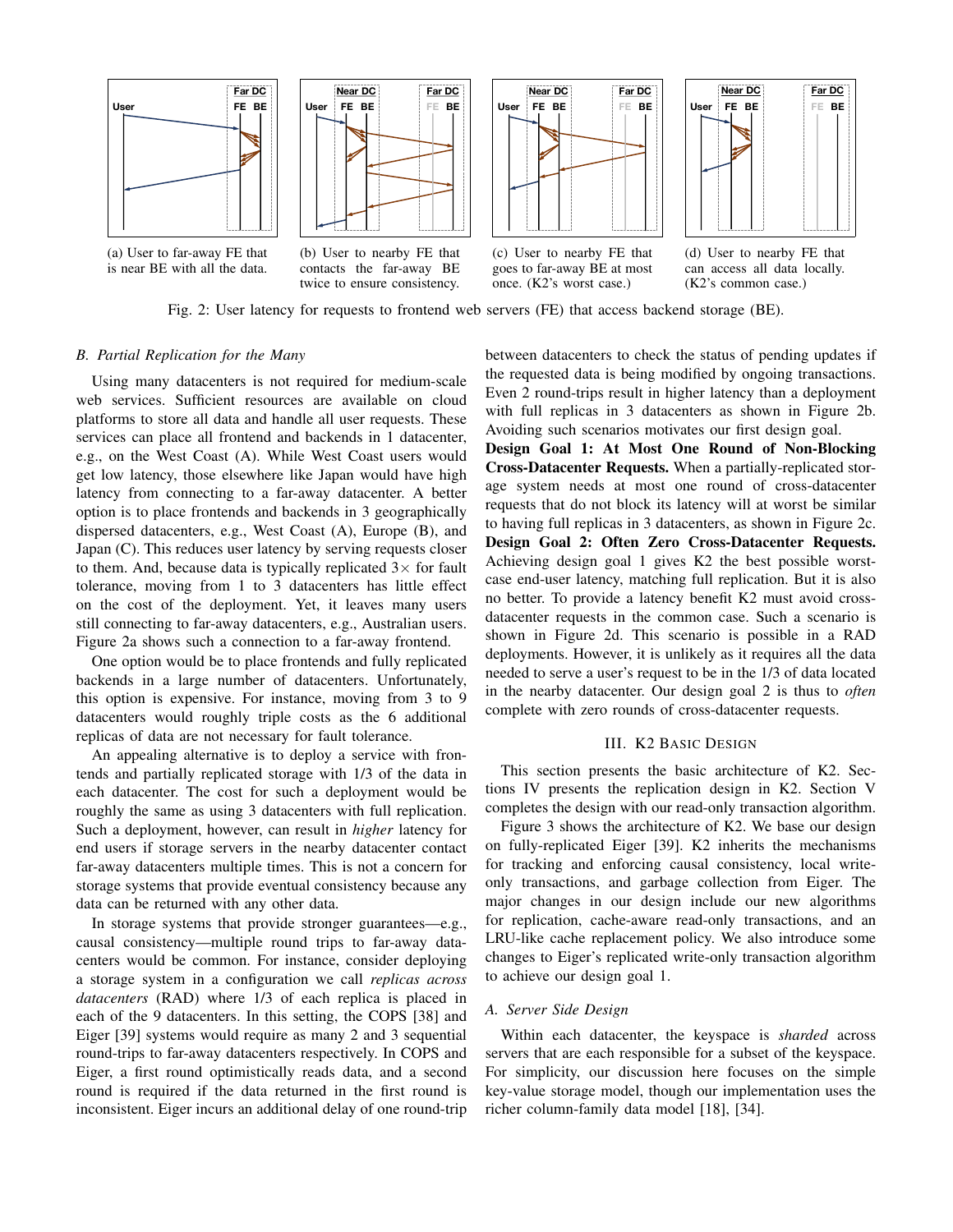<span id="page-3-1"></span>

Fig. 3: The system architecture of K2. Each datacenter has the entire keyspace sharded across servers, and a small amount of cache. It stores data for a subset of keys and only metadata for the rest. K2 partially replicates data and fully replicates metadata by following a constrained topology.

Data and Metadata. Each datacenter stores the metadata for the entire keyspace and *data* (i.e., *values*) for a subset of keys. *Metadata* includes a *key* and a *version number*, which uniquely identifies the value of this key and is assigned by the datacenter that wrote this version. If a datacenter *D* always stores the value of a key *K*, then *D* is a *replica datacenter* of *K*, and *K* is a *replica key* in *D*. If *D* does not always store the value of *K*, then *D* is a *non-replica datacenter* of *K*, and *K* is a *non-replica key* in *D*. The value for each key is stored in a set of *f* datacenters, which tolerates up to  $f - 1$  simultaneous datacenter failures. We assume the mapping of keys to their *f* replica datacenters is known to each datacenter.

Cache. K2 augments each server with a small amount of cache containing additional values. K2 uses its cache to help achieve our design goal 2 of often avoiding any cross-datacenter requests. K2 caches a value of a non-replica key after fetching it from remote datacenters. K2 also temporarily caches the values for the writes of non-replica keys from local clients. An advantage of the cache in K2 is that writes of non-replica keys can commit locally and thus have low latency. K2's read-only transaction algorithm leverages the cached values to often avoid cross-datacenter requests and satisfy read-only transactions entirely in the local datacenter. We implement an LRU-like cache-eviction policy.

Clock. Servers and clients keep Lamport clocks [\[35\]](#page-11-14), which advance upon message exchange. All operations are uniquely identified by a Lamport timestamp. The high-order bits of the timestamp are the Lamport clock, and the low-order bits are the unique identifier of the stamping machine.

# *B. Client Library*

Each client has a *client library* that works in tandem with the storage servers. The library has two roles: First, it is the interface between the client and the storage system. Second, it tracks and attaches metadata to requests to help ensure that writes appear in a causally-consistent order.

The client library routes operations to the appropriate servers in the local datacenter and executes the read-only transaction and write-only transaction algorithms. It helps the storage systems ensure writes appear in a causally-consistent order using two types of metadata. The first is by attaching a unique *Lamport timestamp* to each write. Storage servers use these timestamps with a last-writer-wins policy [\[54\]](#page-11-18) to ensure causally later writes always overwrite earlier ones [\[38\]](#page-11-15). The second type of metadata the client library tracks is *explicit causal dependencies*. The client library tracks only the *onehop dependencies, deps,* that include the client's previous write and the writes of all values it has read since that write. Lamport timestamps combined with explicit one-hop dependencies are sufficient to ensure causal consistency while introducing less overhead than vector clocks [\[39\]](#page-11-7).

Each dependency is a <*key, version*> pair. The client library updates its *deps* after a read-only or write-only transaction completes. It includes *deps* when it sends write-only transactions to the local datacenter. The dependencies are then used during inter-datacenter replication to enforce causal consistency. Using one-hop dependencies frees servers from needing to store metadata about causal dependencies and is sufficient for enforcing causal consistency [\[39\]](#page-11-7).

#### <span id="page-3-2"></span>*C. Local Write-Only Transactions*

In K2, a client commits its write-only transactions in its local datacenter by following a variant of the two-phase commit protocol [\[50\]](#page-11-19). The client splits keys into sub-requests and sends each to the corresponding servers—i.e., *participants*—in the local datacenter. It picks one key at random to be the *coordinator-key*. The participant holding this key is the *coordinator* and the others are *cohorts*. Each participant prepares by marking the keys in its sub-request as pending and sends *Yes* to the coordinator. Once all cohorts prepare, the coordinator assigns its current logical time (Lamport timestamp) as the *version number* and the *earliest valid time (EVT)* of this transaction. The version number uniquely identifies this transaction, and is used in other datacenters to apply writes in the correct causal order. The EVT indicates the logical time when the new versions are made visible in a datacenter, and is used locally in this datacenter as part of the read-only transaction protocol. The coordinator commits the transaction, sends each cohort a *Commit* that includes the version number and EVT. It then replies to the client with the version number. If writing to a non-replica key, the server commits only the metadata—i.e., the key, version, and EVT—and caches the value. Caching the write reduces read latency by avoiding unnecessary remote fetches for this value. The client library updates its *deps* and the read timestamp ([§V\)](#page-5-0) to maintain causal consistency. It updates *deps* by first clearing it and then adding the <*coordinator-key, version*> pair to *deps*.

#### IV. REPLICATION DESIGN

<span id="page-3-0"></span>This section presents K2's replication design ([§IV-A\)](#page-4-0), and how its design decisions progressively build on each other to provide at most one round of non-blocking cross-datacenter read requests ([§IV-B\)](#page-4-1).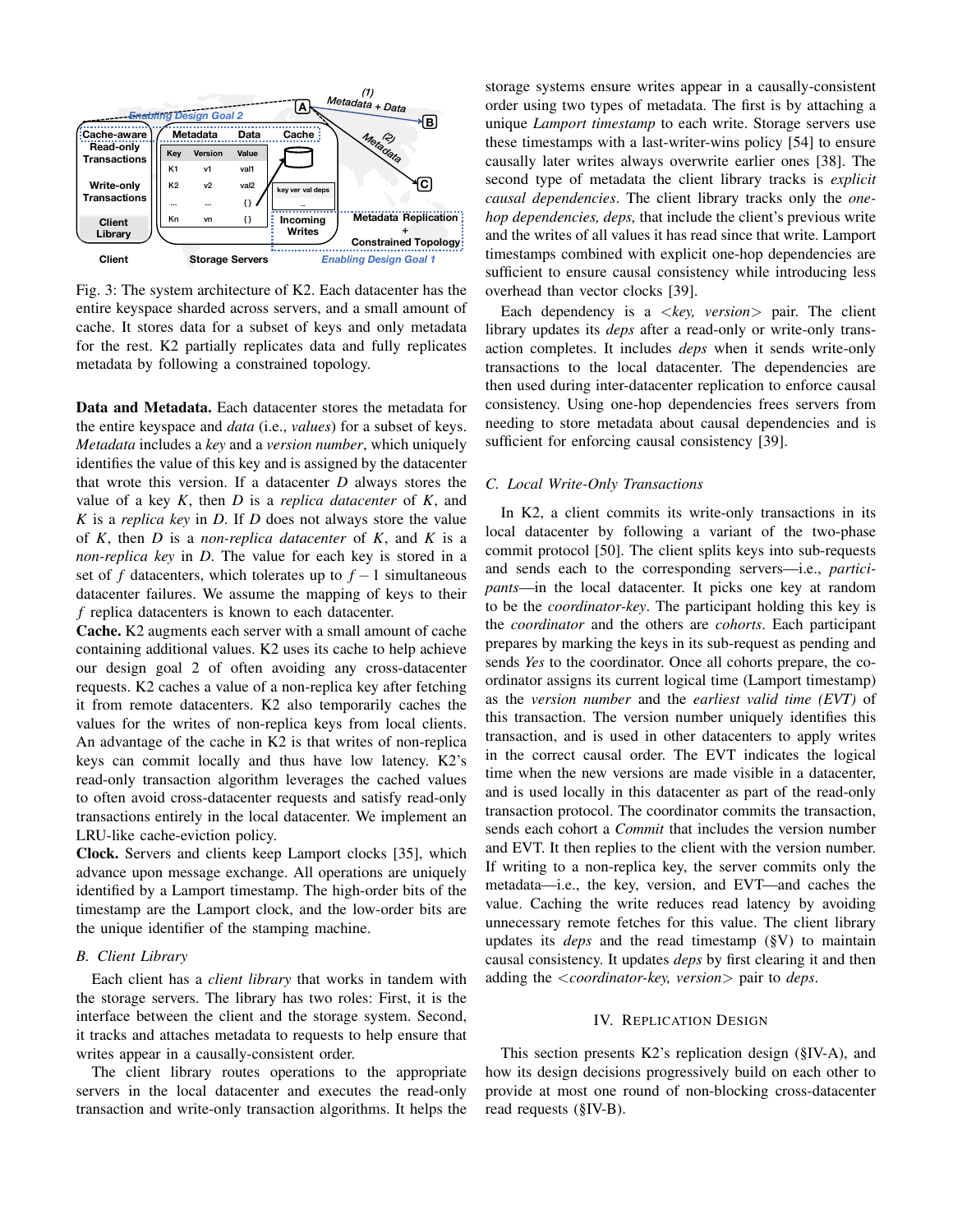# <span id="page-4-0"></span>*A. Replication Design*

Metadata Replication and Constrained Replication Topology. *Metadata replication* decouples data and metadata replication. It replicates the *metadata* of a write—i.e., key, version, and dependencies—to all datacenters, and replicates the *data* of a write—the value—only to replica datacenters. *Constrained replication topology* orders the replication to replica datacenters before the replication to non-replica datacenters.

Replication of Write-Only Transactions. Replication of a write-only transaction is done by each participant (coordinator/cohort) in its local datacenter after it commits locally ([§III-C\)](#page-3-2). Each participant *asynchronously* replicates each key in its sub-request to its *equivalent* participants—the servers storing the same key—in other datacenters in two phases. In the first phase, the local participant replicates data and metadata to the replica participants in parallel. When a participant receives a replicated write that includes data, it immediately stores it in the *IncomingWrites* table before sending an acknowledgment to the sender. Once the local participant has been notified by all replica participants, it proceeds to the second phase. In the second phase, it replicates the metadata and the list of replicas storing the value to the non-replica participants. Only the coordinator needs to include causal dependencies with its metadata replication because each remote coordinator does dependency checks for its transaction group. K2's replication is asynchronous and *not* on-path for client-facing operations. Hence, it does not affect the latency of any client's operations. K2 introduces the IncomingWrites table to make the new data accessible *only* to remote reads while the transaction is pending. This table is *not* visible to local reads.

Committing Replicated Write-Only Transactions. Replicated write-only transactions are committed using a protocol that is a variant of two-phase commit. Each cohort notifies its transaction coordinator after receiving the replicated subrequest of the transaction. Concurrently, the coordinator issues the dependency checks for the transaction by contacting the local servers responsible for those dependencies. A local server replies to the dependency check immediately if the specified <*key, version*> is committed, otherwise it waits until it is committed to reply. The coordinator then waits for all dependencies to verify and to be notified by all cohorts before beginning two-phase commit. This waiting for one-hop dependencies before applying replicated writes provides causal consistency [\[39\]](#page-11-7). The coordinator sends each cohort a *Prepare*. Once all cohorts reply, it sets this transaction's EVT to its current logical time, commits the transaction, and sends each cohort a *Commit* that includes EVT. Each participant deletes this transaction's sub-request from the IncomingWrites table after it commits the transaction.

Multiversioning Framework and Applying Replicated Writes. K2 keeps multiple versions of a key for a short time. Multiversioning enables K2's efficient read-only transaction algorithm. How a server applies a write depends on the current version it has for a specified key and if it is storing the data.

When applying a write a server compares its version number with the version number of its most recent write to the same key. The version numbers are assigned by the datacenters that accept the writes based on Lamport timestamps and are consistent with the causal ordering of writes. Thus, a server should only make the write visible to local reads if its version number is greater than its most recent write. For non-replica servers, this results in them either applying the write if it is newer than the current value or discarding it entirely if it is not. This procedure would not be safe for replica servers, however, because the write might be needed to serve a remote read. Replica servers thus apply the write in all cases, store it in the multiversioning framework, and make it available *only to remote reads* if it is older than the current value.

Garbage Collection (GC). K2 keeps a version around if it is not older than 5 s, or this version or any of its earlier versions has been accessed by the first round of a read-only transaction within the past 5 s, the configurable transaction timeout. K2 performs garbage collection lazily whenever a new version of a key is inserted and then removes any old versions that do not satisfy either of the two conditions. GC is a common component in multiversioning data stores to keep memory and storage footprints low [\[38\]](#page-11-15), [\[39\]](#page-11-7), [\[51\]](#page-11-20). K2's GC is similar to Eiger's [\[39\]](#page-11-7) with the addition of keeping around all versions not older than 5 s to enable our cache-aware readonly transaction algorithm.

# <span id="page-4-1"></span>*B. Rationale and Key Insights*

K2's replication design differs significantly from past work and is what ensures at most one round of non-blocking crossdatacenter requests. At the lowest level is K2's metadata replication design that ensures at most one round of crossdatacenter requests. Above that K2 layers a constrained replication topology and a write-only transaction algorithm that together ensure cross-datacenter requests do not block.

Metadata Replication. Partial replication of the data gives K2 most of the storage capacity benefit of a partially-replicated storage system, while full replication of the metadata enables K2 to achieve at most one round of cross-datacenter requests. The key insight is that metadata is all that is necessary to determine what data a client can consistently read. K2 fully replicates metadata, consistently updates metadata in each datacenter, and then runs its read-only transaction algorithm on that consistent metadata in the local datacenter to determine consistent data versions. Then, only a single round of crossdatacenter read requests is required if the consistent versions are not stored locally. K2 can thus avoid multiple unnecessary rounds of cross-datacenter requests to figure out consistent data values to read.

Decoupling data and metadata replication, however, introduces a new challenge that can lead to blocking. The metadata replication in a non-replica datacenter can race ahead of data replication in replica datacenter. Then, when the non-replica datacenter requests a specific value from the replica datacenter its request will need to block until that value arrives. K2 overcomes this challenge to ensure cross-datacenter requests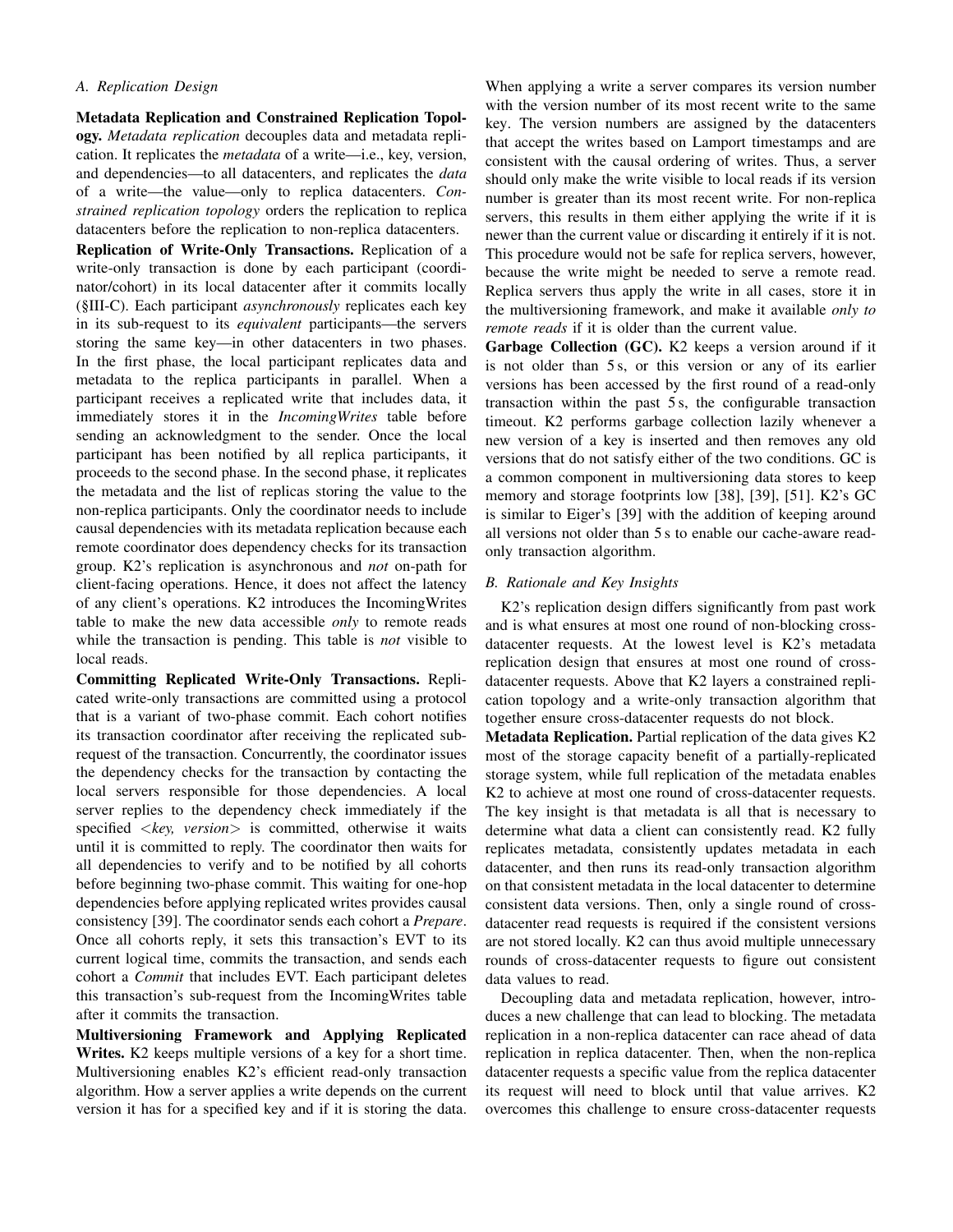do not block with its constrained replication topology and write-only transaction algorithm.

Constrained Replication Topology. K2's constrained replication carefully orders how data and metadata are replicated to replica and non-replica datacenters to ensure a datacenter always knows where to read a value without blocking. This ordering provides an important invariant: once a non-replica datacenter learns about an update, the value must be available from each of the replica datacenters.

This invariant is sufficient to ensure cross-datacenter requests do not block for writes to individual keys. It, however, breaks existing algorithms for write transactions that atomically update multiple keys. These existing algorithms include general transaction algorithms like two-phase locking and optimistic concurrency control as well as specialized writeonly transaction algorithms like Eiger's [\[39\]](#page-11-7). The existing algorithms break because they include two-phase commit, which waits for all participants in a transaction to prepare successfully before any commit. For example, consider a write transaction that updates keys A and B that are replicated in disjoint datacenters. Using the invariant, the replica datacenters for key A will not be able to prepare non-replica key B until they know it has committed in its replica datacenters and thus is available for reads. But the same is true for the replica datacenters for key B, they will not be able to prepare nonreplica key A until they know it has committed. Thus, the different sets of replicas are deadlocked and never commit. K2 sidesteps this issue with its write-only transaction algorithm. Replicated Write-Only Transactions. The key insight behind K2's write-only transaction algorithm is to decouple the availability of data for remote reads from its availability for local reads. Data should be available for remote reads immediately and for as long as necessary to ensure remote reads can be served without blocking. While data should be available for local reads only when it satisfies the guarantees of the storage system. This decoupling allows K2 to provide its invariant that ensures remote reads do not block. It breaks down into two cases: before and after a replica datacenter applies a write to make it visible to local reads. Before a write is applied, K2 makes it *available only to remote reads* through the IncomingWrites table. This is safe since K2 ensures that the remote read only requests a version that is already causally consistent in the requesting datacenter. After a write is applied, K2 keeps it in the multiversioning framework until it can be safely garbage collected.

#### V. READ-ONLY TRANSACTIONS

<span id="page-5-0"></span>This section completes K2's design by describing our cacheaware, read-only transaction algorithm. The algorithm is built around two key insights that allow it to often avoid any cross-datacenter requests: cache awareness and trading a little freshness for a lot of performance.

# *A. Cache Awareness*

The read-only transaction algorithm exploits the temporal locality of data access by leveraging the data cached as part

<span id="page-5-1"></span>

Fig. 4: A and C are non-replica keys, B is a replica key. *a*<sup>1</sup> and *c*<sup>1</sup> are cached versions. A straw-man solution incurs unnecessary remote fetches, while K2's read-only transaction reuses cached versions when safe.

of K2's design. Caching values which are likely to be accessed again soon [\[5\]](#page-11-21), [\[9\]](#page-11-22), [\[17\]](#page-11-23), [\[28\]](#page-11-24), [\[48\]](#page-11-25) avoids unnecessary remote fetches of the same data. For instance, after Alice uploads a new photo (cache after write), she is likely to verify the upload was successful by downloading it (read the cached photo). Similarly, after Bob reads a photo (cache after remote fetch), the same photo will likely be recommended to Bob's friends (read the cached photo). The benefits of caching are even more promising for real-world applications, which usually exhibit Zipfian workloads, i.e., most operations are on a small subset of the data. For instance, Facebook's TAO caching system reported an overall hit rate of 96.4% [\[16\]](#page-11-26).

Caching makes it possible to avoid many cross-datacenter requests. The challenge, however, is realizing this possibility with our read-only transaction algorithm. Previous algorithms focused on providing low latency and consistency. Our algorithm adds the need to reuse cached values.

## *B. Trading Freshness for Performance*

K2's read-only transactions provide causal consistency. Causal consistency has two properties we can leverage to achieve better read performance. First, it does not require a read to reflect the most recent updates, commonly known as the real-time requirement in stronger consistency models, e.g., linearizability [\[30\]](#page-11-27). Second, it does not require all clients to advance their views of the system at the same rate: it is *technically* causally consistent if the system keeps making a client read at a fixed timestamp that only advances when the client issues writes. Our algorithm does much better than this as we guarantee that clients make progress through the garbage collection that safely discards any versions older than 5 s. In addition, in our evaluation we find much lower staleness with a median of no staleness at all.

With these two observations in mind, we explore the possibility of avoiding remote fetches by allowing each client to maintain and manage its read timestamp, which could be slightly stale but for which most non-replica items have cached values. For instance, in Figure [4,](#page-5-1) a straw-man solution for read-only transactions is to read at the most-recent timestamp, 12. However, this will incur two unnecessary remote fetches on *A*<sup>2</sup> and *C*<sup>2</sup> since those versions are not present locally. Instead, K2's read-only transaction algorithm reads at timestamp 3 since both *A* and *C* have cached values at that timestamp.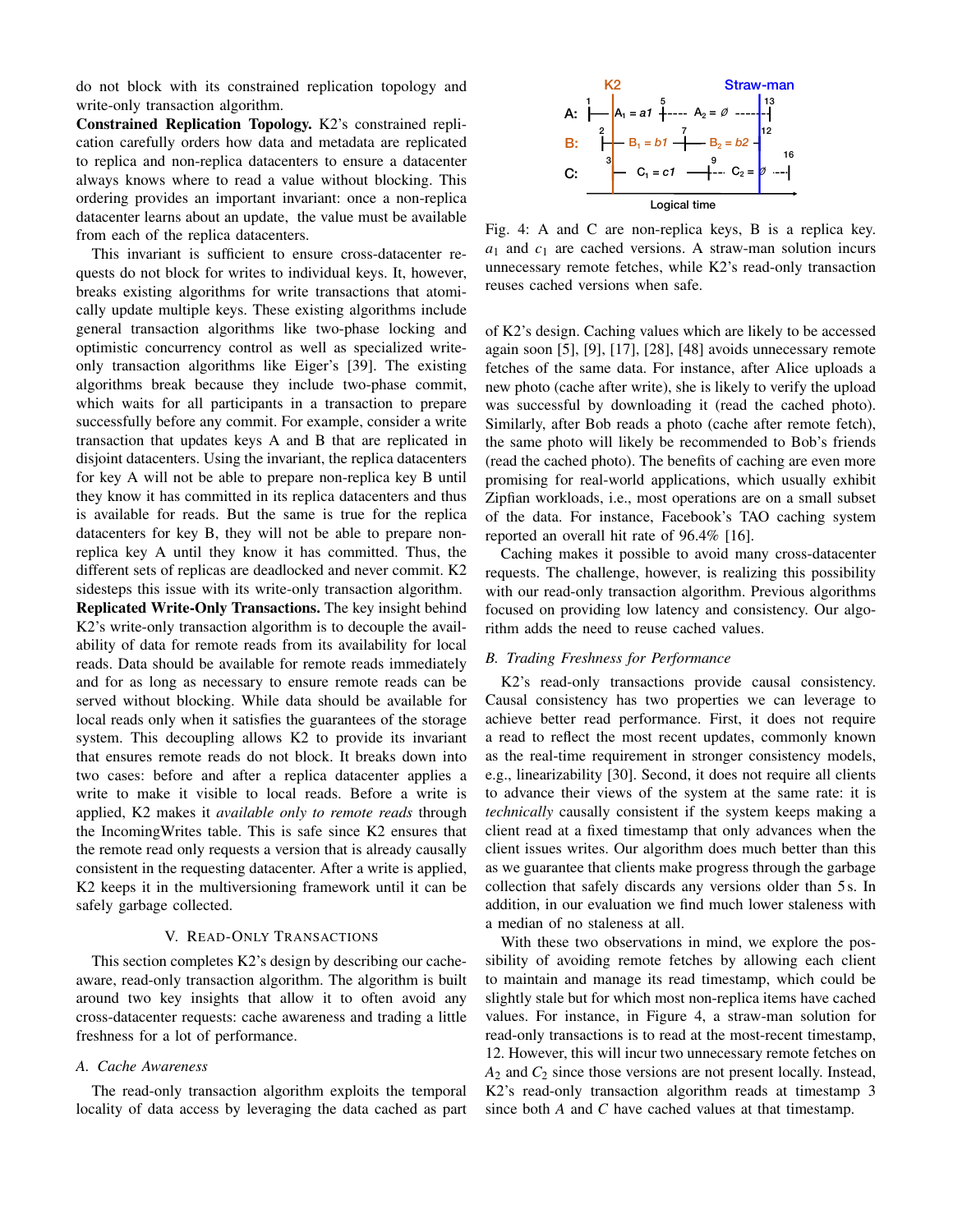```
1 function read_txn(<keys>):
2 \text{ vers}[][] = [][], \text{vals}[] = []3 for k in keys: /* 1st round */
4 vers[k] = read(k, cli.read_ts)
5 ts = find_ts(vers)
6 for k in keys:
     for ver in vers[k]:
8 if ver.evt ≤ ts ≤ ver.lvt and
          9 ver.val != null:
10 vals[k] = ver.val; break
11 if !vals.contains(k): /* 2nd round */
vals[k] = read_by_time(k, ts)13 cli.read_ts = max(cli.read_ts, ts)
14 for k in keys: deps.add(k, vals[k].ver)
15 return vals
```
Fig. 5: Pseudocode for read-only transaction.

#### *C. Read-only Transaction Algorithm*

Figure [5](#page-6-0) shows the pseudocode for K2's read-only transaction algorithm at a client. Each client maintains a *read timestamp* read\_ts, and includes this timestamp when it sends read-only transaction requests to the servers. The client begins with a round of parallel requests to the servers in its local datacenter. Each server returns all visible versions of each key in its request that are valid at or after read\_ts. Each version includes the version number, EVT, LVT, and value if it is stored or cached locally. The *LVT (latest valid time)* of a version is the latest logical time before it is overwritten by a new version. The server returns its current logical time for LVT if the version is the latest. The server returns an empty value if the version or any of its earlier versions are pending. (The empty value indicates that the a version is potentially being modified by some ongoing write-only transactions.) The client examines the returned versions and finds a consistent logical time ts that minimizes cross-datacenter requests. Specifically, find ts examines the EVTs of all returned versions. It finds the earliest EVT where either (1) all keys have a valid value, or (2) all non-replica keys have a valid value, or (3) the most keys have a valid value. This procedure for picking the effective logical time is what makes our algorithm cache-aware.

A second round of read requests is required if a key has no consistent version or value at  $ts$ . If the key is being modified by pending write-only transactions earlier than  $\pm s$ , the server waits for the pending transactions to commit. This waiting does not appreciably affect latency because the longest a writeonly transaction will remain pending is a single roundtrip within the *local* datacenter (from the cohorts to the coordinator and back). Once the pending transactions commit, the server determines the committed version at time ts, and returns the value if it is available. If not, the server sends a remote read request to its equivalent server in the nearest replica datacenter to fetch the value given the key and the version number. Our constrained replication topology and write-only transaction algorithm ensure the requested version will be accessible in the replica datacenter. The remote server checks its IncomingWrites table and multiversioning framework for the requested version, and sends its value to the requesting

server. Upon receiving the response, the local server caches the value and replies to the client. To maintain causal consistency, the client updates its read\_ts and dependencies. It also advances read\_ts to *max*(read\_ts, write\_ts) after it completes a local write-only transaction that returns a write timestamp write\_ts ([§III-C\)](#page-3-2).

# VI. FAULT TOLERANCE

This section describes unimplemented extensions to K2 for handling failures and enabling clients to switch datacenters. These extensions are similar to prior work [\[38\]](#page-11-15), [\[39\]](#page-11-7).

#### *A. Handling Failures*

Server failures within a DC: Server failures are unavoidable in practice. K2 can provide availability for a logical server despite failures using a fault-tolerant protocol like Paxos [\[36\]](#page-11-28) or Chain Replication [\[55\]](#page-12-0).

**Datacenter failures:** With a replication factor of  $f$ , K2 assumes up to  $f - 1$  replica datacenters can fail. Replicating writes to replica datacenters can proceed if at least one replica datacenter of each key in those writes is available. The nonreplica datacenters can send their remote read requests to the available replica datacenters. Permanent datacenter failures (e.g., a datacenter being destroyed by a tsunami) may lead to data loss in K2 if a local datacenter is destroyed after replying to a client's write request but before successfully replicating them to any other datacenter. This cost of achieving low latency for local writes that return faster than inter-datacenter latency is inevitable [\[38\]](#page-11-15), [\[39\]](#page-11-7). Transient failures (e.g., temporary power failures) do not result in data loss. However, the local (temporarily failed) datacenter should replicate its pending updates to other datacenters once it is restored.

#### <span id="page-6-1"></span>*B. Switching Datacenters*

The clients of K2 are frontend servers co-located in the same datacenters as the backend storage servers of K2 ([§II-A\)](#page-1-2). These clients will continue to access their co-located servers. The users they issue operations on behalf of, however, may wish to switch datacenters, e.g., after flying to another part of the world. K2 can allow users to switch datacenters using the following steps: (0) Dependencies are propagated back to users, e.g., in an HTTP cookie. (1) When a user switches to a new datacenter it sends its dependencies to its frontend, e.g., the user request includes the cookie. (2) That frontend checks (by polling with reads) and waits until all dependencies (which includes its last write and all its reads since the last write) are satisfied by the metadata in the local datacenter. (3) That frontend then uses the included dependencies for this user. Steps 0 and 1 ensure the new frontend knows the dependencies for this user. Step 2 ensures all causal dependencies are present in the new datacenter. Step 3 ensures later operations on behalf of this user include the correct dependencies.

#### VII. EVALUATION

Our evaluation compares K2 to RAD, a baseline that directly adapts causal consistency for partial replication, and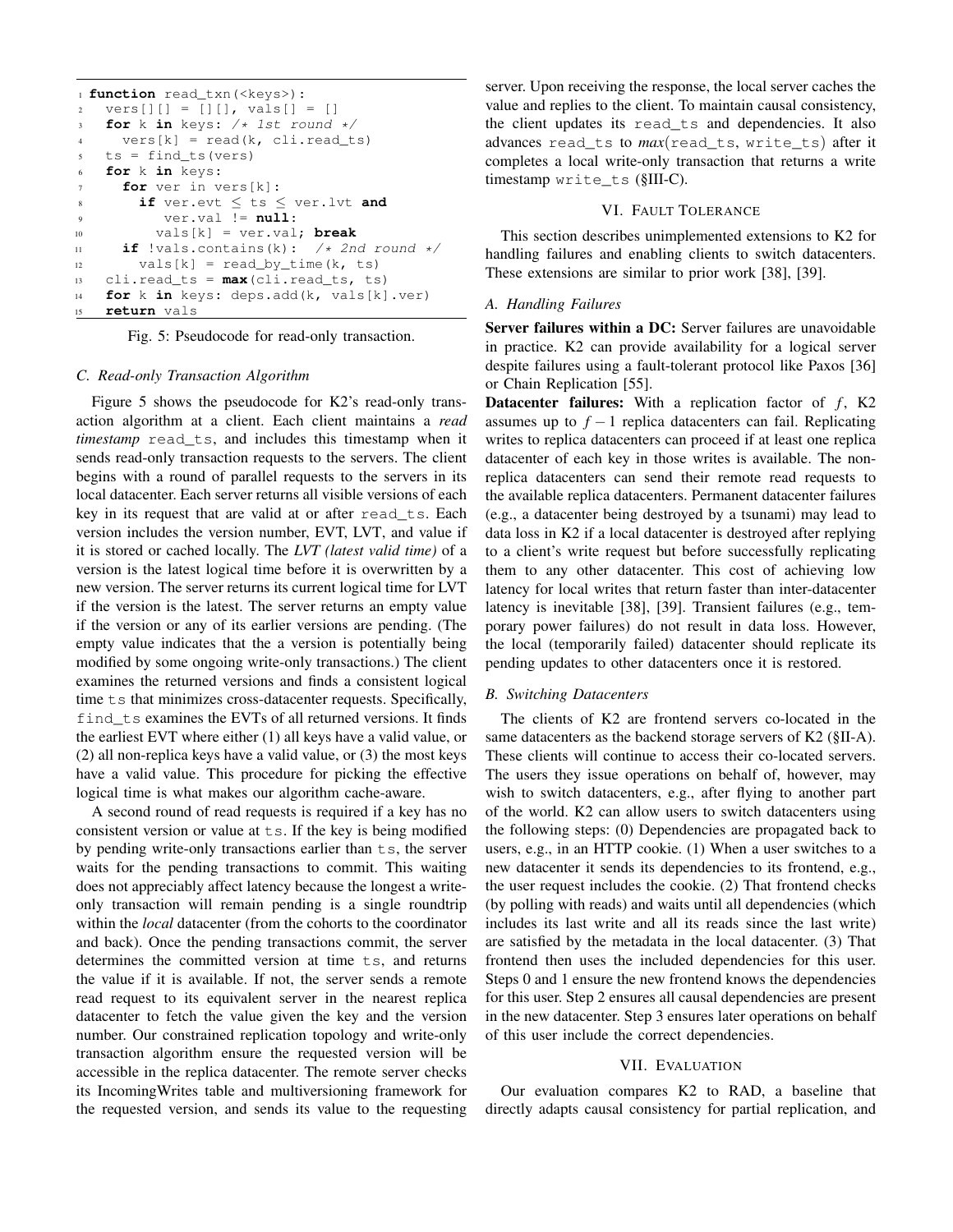<span id="page-7-0"></span>

|            | VA  |     |     |     | $CA$   SP   LDN   TYO |  |
|------------|-----|-----|-----|-----|-----------------------|--|
| <b>CA</b>  | 60  |     |     |     |                       |  |
| <b>SP</b>  | 146 | 194 |     |     |                       |  |
| <b>LDN</b> | -76 | 136 | 214 |     |                       |  |
| <b>TYO</b> | 162 | 110 | 269 | 233 |                       |  |
| SG         | 243 | 178 | 333 | 163 | 68                    |  |

Fig. 6: Round trip latencies in ms between datacenters emulated on Emulab and based on EC2 measurements.

PaRiS<sup>\*</sup>, a baseline that uses a per-client cache [\[51\]](#page-11-20), to understand the improvements and tradeoffs of K2's design. Specifically, our evaluation answers these questions:

- [§VII-C](#page-8-0) What improvement in latency does K2 provide?
- [§VII-D](#page-9-0) How does the throughput and write latency of K2 compare to the RAD baseline?
- [§VII-D](#page-9-0) What staleness does K2's new read-only transaction algorithm introduce?

# *A. Implementation and Baseline*

K2 is implemented as a modification to the Java codebase of Eiger, a scalable geo-replicated storage system that provides causal consistency [\[39\]](#page-11-7). The major changes in our implementation include our new algorithms for replication, write-only transactions, read-only transactions, LRU-like cache replacement policy, and garbage collection.

Replicas Across Datacenters (RAD). We use a direct adaptation of scalable causal consistency to partial replication as our baseline for comparison. We compare to RAD because it is a reasonable adaptation of a fully-replicated causal consistency design to a partially replicated setting. To implement RAD, we configure Eiger to split data in each replica across datacenters, which together form a replica group. Clients send read and write requests directly to the datacenters in its group that hold the relevant keys. A datacenter in a group needs to replicate writes to its equivalent datacenters, which hold the same key ranges, in other groups. Before committing a replicated write, a datacenter sends dependency checks to other datacenters in its group. It applies the replicated write once all dependencies are satisfied. RAD uses Eiger's read-only and write-only transaction algorithms.

It is not straightforward to adapt the design of Eiger to make efficient use of a cache. Eiger's read-only transaction algorithm's first round returns the currently visible value for each key within a replica. A local datacenter cache would only contain previously read values and would not know if these values were still visible. All first round requests for non-replica keys would thus need to contact a remote datacenter. This precludes the possibility of achieving zero cross-datacenter requests, which is the purpose of our cache. Thus, our RAD baseline does not include a datacenter cache.

PaRiS<sup>\*</sup>. We also implement another baseline, PaRiS<sup>\*</sup>, which uses a per-client cache and has at most one round of reads [\[51\]](#page-11-20). PaRiS<sup>\*</sup> implements a subset of the full design of PaRiS and provides slightly optimistic lower-bounds on the latency of a full PaRiS implementation. We modify K2's implementation to augment each client with a private cache as in PaRiS. A

<span id="page-7-1"></span>

Fig. 7: Comparing K2 and RAD on EC2 and Emulab with the default workload. Results are similar with K2 providing a significant improvement at all percentiles: its average latency improvement is 297 ms on EC2 and 243 ms on Emulab.

client's recent writes are kept in its cache for 5 s. This is longer than they would be in cache for a full PaRiS implementation which will clear them once their timestamp is passed by the Universal Stable Time. PaRiS\*'s read-only transactions take at most one round of non-blocking remote reads as in PaRiS.

#### *B. Experimental Setup*

Most experiments are run on the Emulab testbed [\[57\]](#page-12-1) where we have exclusive bare-metal access to 72 machines. Each machine has one 2.4GHz 64-bit 8-Core E5-2630 "Haswell" processor, 64GB 2133MT/s DDR4 RAM, and are networked with 1Gbps Ethernet. Emulab machines are physically colocated so we emulate the latency between datacenters. We validate this use of emulated latency on Emulab by running some experiments on Amazon EC2 in geo-distributed regions. On EC2 we use t3.2xlarge instances, which have CPU and memory specifications comparable to the machines on Emulab testbed: each has 8 virtual CPUs and 32GB of memory.

Configuration and Workloads. We use 72 machines configured as 6 datacenters with 4 servers and 8 co-located clients in each. Machines in the Emulab testbed are physically colocated, so we use Linux's tc to emulate wide-area latency between datacenters. To emulate a globally-distributed deployment, we choose locations that are spread around the world: Virginia (VA), California (CA), São Paulo (SP), London (LDN), Tokyo (TYO), and Singapore (SG). The wide-area latencies are based on latencies between EC2 regions [\[11\]](#page-11-29).

Each set of clients reads from and writes to their local datacenter. We measure system throughput as the total throughput of all datacenters. We generate the workload using Eiger's benchmarking system with SNOW's [\[40\]](#page-11-30) addition of Zipf request generation. All experiments use 1 million keys, 128 byte values, 5 keys per operation, and 5 columns per key. Unless otherwise specified all experiments use a cache size of 5% of the total keys, a Zipf constant of 1.2, a write percentage of 1%, a write-only transaction percentage of 50% (of writes), and a replication factor of 2. We experimentally vary each of these parameters to observe their effect.

Most experiments use a write percentage of 1% because most workloads are read heavy. Our choice of 1% is a compromise between the 0.2% writes reported for Facebook's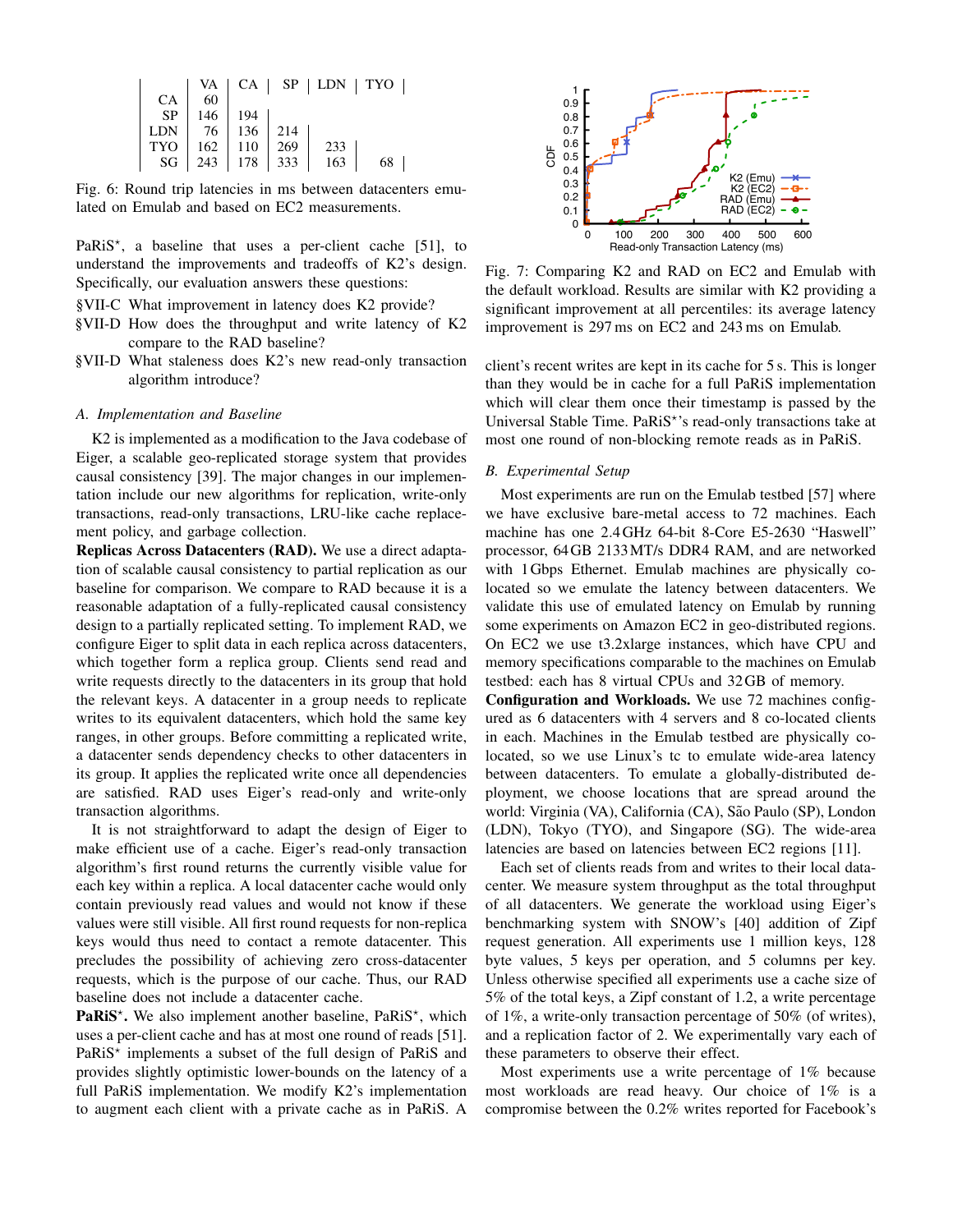<span id="page-8-1"></span>

Fig. 8: Read-only transaction latency. K2 provides significantly lower latency than PaRiS<sup>\*</sup> and RAD at all percentiles for all tested workloads. The average improvement of K2 over PaRiS<sup>\*</sup> and RAD is 53–165 ms and 88–297 ms, respectively.

production TAO system [\[16\]](#page-11-26), and the 5% writes in YCSB's workload B [\[19\]](#page-11-31). We also evaluate with other write percentages that match realistic workloads: 0.0% (YCSB's workload C [\[19\]](#page-11-31)), 0.1% (approximate write percentage reported for Google's advertising backend F1 on Spanner [\[20\]](#page-11-6)), 0.2% (Facebook's production TAO system), 5% (YCSB's workload B). Most experiments use a Zipf constant of 1.2 because most workloads are highly skewed. We are not aware of specific skew numbers for storage systems like K2, so we based skew on the reported access characteristics of Facebook photos [\[31\]](#page-11-32). Facebook photos were reported to follow a powerlaw distribution with  $\alpha = 1.84$ , which is equivalent to a Zipf constant of 1.2. We test with Zipf constants as low as 0.9 and high as 1.4. A Zipf constant of 1.4 is equivalent to the  $\alpha = 1.72$ power-law distribution observed for Facebook videos [\[53\]](#page-11-33).

Methodology. To fairly configure our later experiments we probed the operation of each system under increasing load. For each system in the latency experiments, we choose the number of closed-loop client threads on each of the 48 client machines where the system operates at medium load. This is in the appropriate range for production systems [\[56\]](#page-12-2) and reduces the effect of queuing delays. Each data point we report is the median of 3 trials that each last for 12 minutes. This duration is sufficiently long to warm up the cache, i.e., most keys are requested at least once. We omit the first 9 minutes and the last 20 seconds of each trial to exclude the cache warm-up period and experimental artifacts.

Validating results on Amazon EC2. We deploy K2 and RAD on Amazon EC2 datacenters in the six different locations with actual wide-area latency shown in Figure [6.](#page-7-0) Network bandwidth is not the bottleneck in our evaluation settings. K2's write-only transaction latency is low on both EC2 and Emulab since K2 commits writes locally and its commit is not affected by the network delay. Figure [7](#page-7-1) shows the CDFs of read-only transaction latency under default settings. There are three differences in the results. First, EC2 results are smoother due to slight variations in actual latency and noise from the virtualized environment. Second, the EC2 results have a longer tail: the 99.9th percentile latency is  $\sim$ 1 second for K2 and ~1.4 seconds for RAD. Third, the latency improvement of K2 is higher on EC2 than it is on Emulab: the average latency improvement on EC2 is 297 ms and 243 ms on Emulab. We observe that the distributions and trends are similar on Emulab with emulated latency and on EC2 with actual widearea delays. We are thus confident that results from Emulab with emulated latency are indicative of deployments on cloud platforms. If there is any appreciable difference, it is that K2 latency improvement would be *greater* in a deployment on a cloud platform. We run experiments on Emulab for higher repeatability and lower cost.

# <span id="page-8-0"></span>*C. Read Latency Improvement*

K2 is designed to decrease the latency of read-only transactions over partially replicated storage. Figure [8](#page-8-1) shows the latency of read-only transactions in K2, RAD, and  $PaRiS<sup>*</sup>$  under a variety of workloads. We find that K2 significantly improves latency compared to RAD and PaRiS<sup>\*</sup> at all percentiles in all evaluated workloads. The magnitude of these improvements varies with the workload. In most workloads, K2 provides an average latency improvement of 140–297 ms over RAD, and 53-165 ms over PaRiS<sup>\*</sup>. This significant latency improvement of K2 over the baselines is enabled by K2's novel design which optimizes latency of read-only transactions by providing all-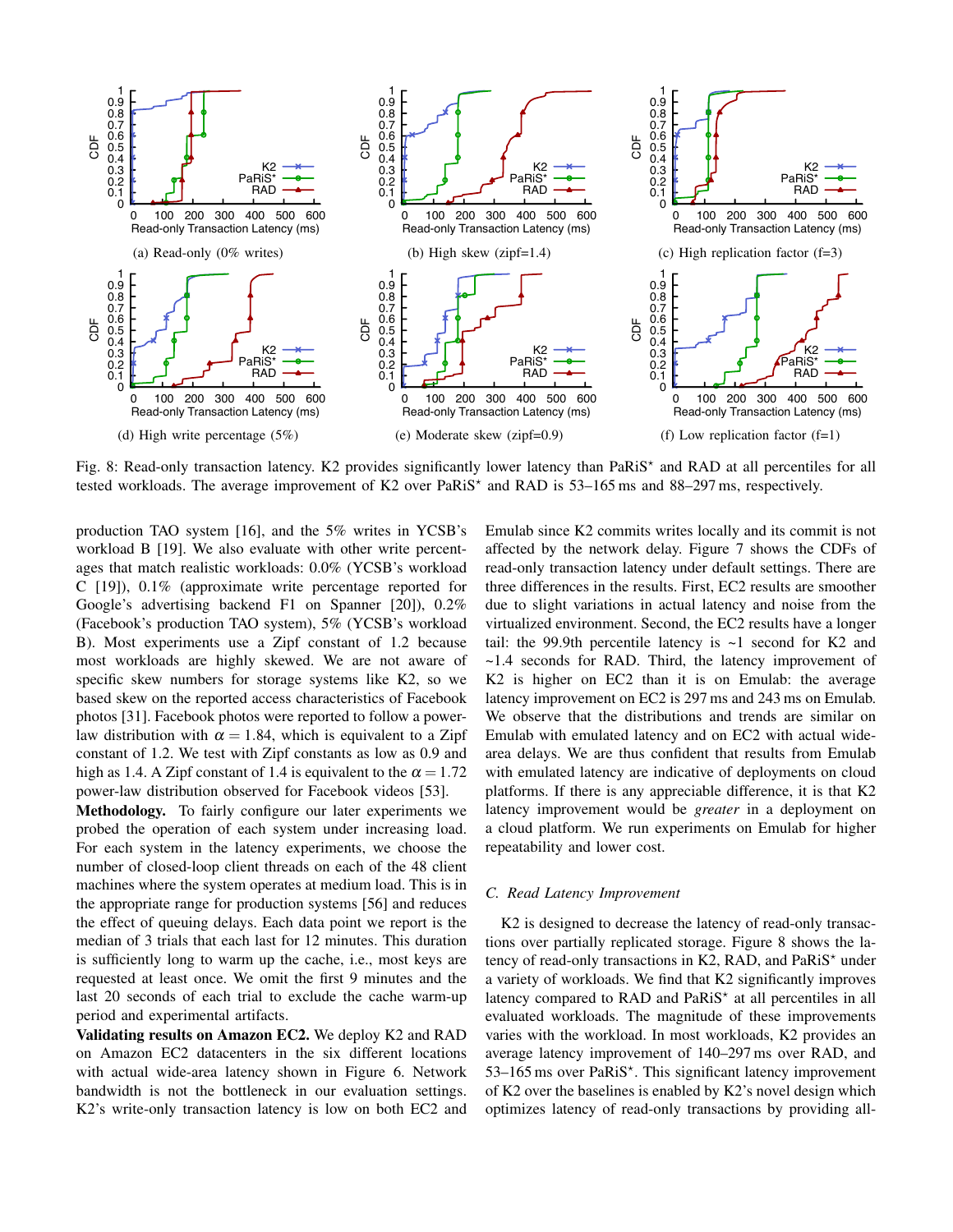<span id="page-9-1"></span>

|                     |                  | Default Replication Write (%) Zipf Cache (%) |                                         |  |  |  |  |  |  |
|---------------------|------------------|----------------------------------------------|-----------------------------------------|--|--|--|--|--|--|
|                     |                  |                                              | $f=1$ $f=3$ 0.1 5 0.9 1.4 1 15          |  |  |  |  |  |  |
|                     | <b>K2</b>   41.6 |                                              | 21.1 53.7 47.7 26.0 21.3 46.3 30.9 44.3 |  |  |  |  |  |  |
| $\mathbf{RAD}$ 24.8 |                  |                                              | 11.7 51.9 59.0 20.2 85.4 14.8 24.8 24.8 |  |  |  |  |  |  |

Fig. 9: Throughput (K txns/sec) under different settings.

local latency more often and guaranteeing the best possible worst-case latency.

More All-Local Latency. RAD does not cache non-replica data in datacenters, so any read-only transaction that accesses non-replica data must go to a remote datacenter. This happens >99% of the time in all workloads as shown by RAD's 1st percentile latency being >60ms, the lowest inter-datacenter latency. Pa $RiS^*$  uses a per-client cache to keep client's recent writes. Pa $RiS^*$  provides local latency when all requested keys are replica keys or are stored in the client's private cache. This happens  $<6\%$  of the time in all workloads as shown by PaRiS<sup>\*</sup>'s 6th percentile latency being  $>60$  ms.  $>95\%$ of PaRiS\*'s read-only transactions must contact a remote datacenter and thus incur high latency. K2 caches a small percentage of non-replica data in each datacenter and uses them when safe. This allows K2 to serve many read-only transactions entirely locally.

K2 provides local latency for 19–83% of read-only transactions depending on the workload. K2's most significant improvements are for the highly skewed workload [\(8b\)](#page-8-1), the high replication factor [\(8c\)](#page-8-1), and the read-only workload [\(8a\)](#page-8-1). Its smallest improvement comes with a moderately skewed workload [\(8e\)](#page-8-1). This is as expected because more skewed workloads are easier to cache. The percentage of transactions with all-local latency decreases with a higher write percentage [\(8d\)](#page-8-1) and with a lower replication factor [\(8f\)](#page-8-1). These changes are also due to changes in the effectiveness of the cache. For instance, increasing the replication factor from 2 to 3 results in 33% less non-replica data vying for a spot in the cache.

Best Possible Worst-Case Latency. K2 and PaRiS\* achieve the best possible worst-case latency for read-only transactions on partially-replicated data: they need at most one interdatacenter round trip to fetch the values of non-replica keys. In contrast, RAD needs two inter-datacenter round-trips if the non-replica keys fetched in the first round of the readonly transaction are not consistent. Figures [8b, 8d,](#page-8-1) and [8f](#page-8-1) show workloads where RAD issues the second round of remote reads often: high skew, high write percentage, and low replication factor. In each of these workloads 91–98% of readonly transactions take two wide-area rounds.

Facebook TAO Workload. We experiment with a synthetic workload that uses the value sizes, columns/key, and keys/operations reported for Facebook's TAO system [\[16\]](#page-11-26), [\[39\]](#page-11-7). We use the default Zipf constant of 1.2 since it is not reported in TAO. We find that K2 provides local latency for 73% of read-only transactions, while PaRiS<sup>\*</sup> and RAD achieve local latency for  $\langle 1\% \rangle$  of read-only transactions.

# <span id="page-9-0"></span>*D. Throughput, Write Latency, Staleness*

Throughput Comparison. K2 aims to avoid remote reads

by leveraging cached values and thus can potentially improve throughput by reducing the number of requests in the system. However, K2 has three sources of overhead: replicating metadata to non-replicas, doing dependency checks before applying replicated metadata, and returning multiple versions in its read-only transaction algorithm. We quantify the throughput overhead of K2 compared to RAD.

Figure [9](#page-9-1) shows the peak throughput of the systems for several settings using the minimum and maximum values of each parameter while keeping the others at their default. We observe that in many settings (e.g., high write percentage of 5%, and highly skewed Zipf constant of 1.4), K2 provides higher throughput than RAD. Under these workloads, RAD often needs the second round of reads to request consistent versions of the contended keys and is bottlenecked by a small set of servers. K2 avoids the bottleneck better by allowing each datacenter to read a slightly older, consistent version of highly contended keys from its local cache, and thus avoids imposing high remote read loads on the replica datacenters of those keys. In some settings (e.g., a moderately skewed Zipf constant of 0.9), we find that RAD has higher throughput than K2. Unlike K2, each datacenter in RAD handles dependency checks and replication for only replica keys, leaving more CPU and memory capacity to serve local client requests.

Write Latency. K2 achieves much lower write latency than RAD for single-key writes and write-only transactions because K2 can commit write operations locally, while RAD often must contact remote datacenters. For instance, under our default settings K2's 99th percentile latency is 23 ms for write-only transactions while RAD's 50th percentile latency is 147 ms for simple writes and 201 ms for write-only transactions.

Data Staleness. K2 aims to satisfy read requests entirely inside a local datacenter by leveraging older cached versions and thus accepts some staleness for better performance. Staleness is measured on servers as the time since a newer version of that key has been written. For instance, if the returned version is the newest version on the server, the staleness is 0. Or, if the returned version was overwritten by a newer version 100ms ago, the staleness is 100ms. RAD provide 0 staleness if its read-only transactions complete in one round. We quantified the staleness in K2 for write percentages between 0.1–5%. The median staleness is 0 ms for all cases, 75th percentile staleness is 105ms or less, and 99th percentile staleness is between 516 and 1117 ms. We expect this staleness to be an acceptable tradeoff for the lower latency provided by K2.

#### VIII. RELATED WORK

This section reviews previous partially replicated systems, fully replicated systems, and systems that provide causal consistency. K2 is primarily distinguished by being the first work to realize the low latency benefit of many datacenters with strong guarantees: causal consistency, read-only transactions, and write-only transactions.

Partially-Replicated Data Stores. PRACTI [\[12\]](#page-11-34) is a classical partial replication system that supports topology independence, i.e., any-to-any replica propagation, and provides arbitrary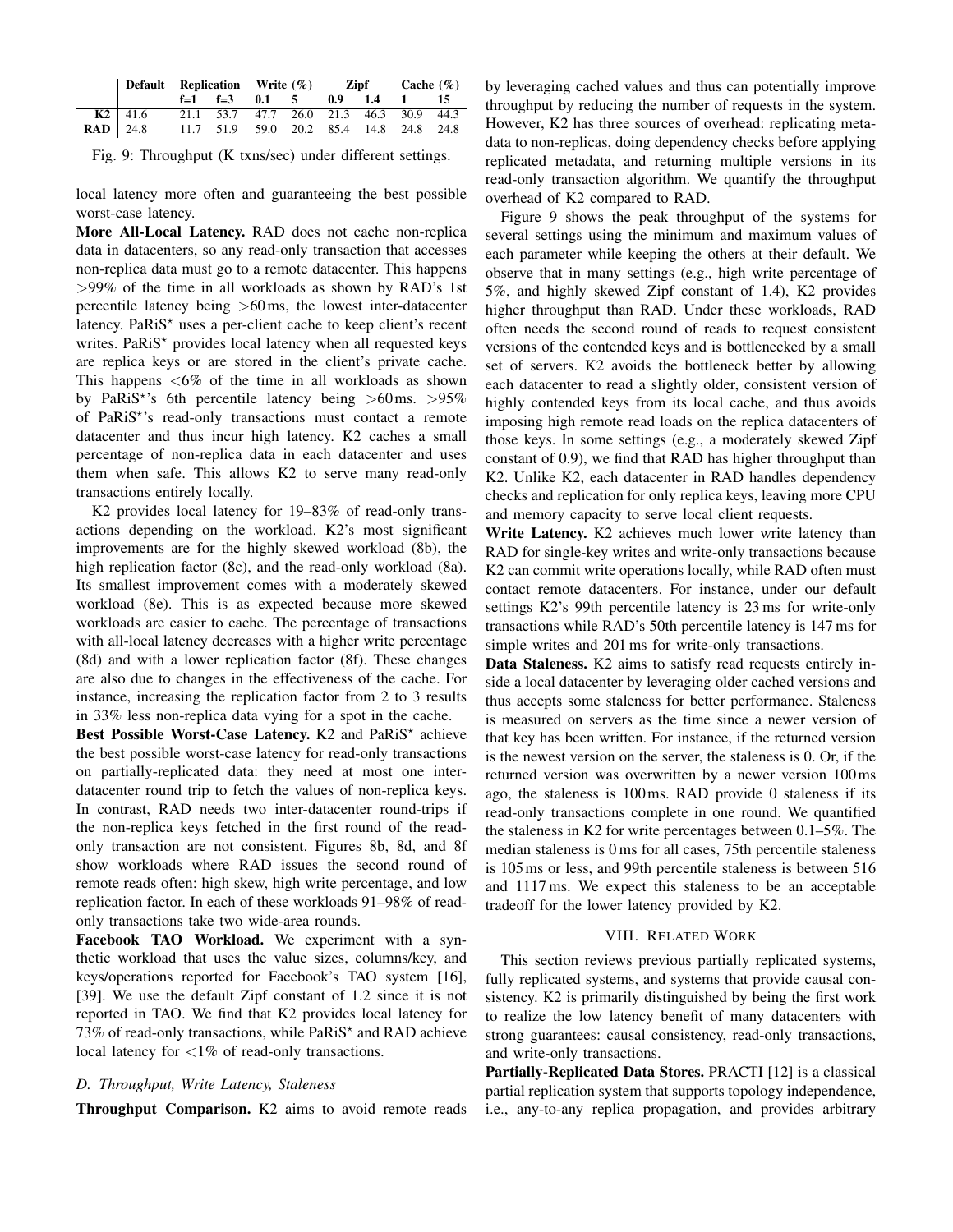consistency. K2 builds on PRACTI's insight to separate the control path (metadata) and the data path (data replication). One difference in K2 is our use of a cache—and our algorithms that exploit it for many clients—in each datacenter, and the constrained replication topology to provide non-blocking remote reads. More importantly, PRACTI was designed for a different era when all data that would be accessed together could fit on a single machine. Hence, its design is based on exchanging logs of serialized updates and is not scalable, i.e., it is designed for at most one shard in what are now datacenters.

Karma [\[41\]](#page-11-35) is concurrent work on enabling a causallyconsistent data store to support partial replication that uses an approach similar to the replicas across datacenters baseline we compare to in our evaluation. It focuses on allowing clients to switch the datacenter to which they are connected and enabling simple reads from a cache in a datacenter; it does not support write-only transactions or read-only transactions. K2, in contrast, does not focus on allowing clients to switch datacenters though it could be extended to do so ([§VI-B\)](#page-6-1). K2 focuses on providing write-only and read-only transactions.

Spanner [\[20\]](#page-11-6) is Google's globally-distributed data store, which provides strict serializability and partial replication. K2 targets a much lower latency setting than Spanner with guarantees that are compatible with handling all reads inside the local datacenter as well as trading away some capacity for significant read latency improvements from caching.

PaRiS [\[51\]](#page-11-20) is a concurrently developed causally-consistent data store that supports partial replication. PaRiS uses perclient private caches and a universal stable time (UST) to provide causal read-write transactions, which are stronger than K2's guarantees. K2's guarantees are, however, still useful for a large set of applications ([§II-A\)](#page-1-2). PaRiS provides at most one round of non-blocking cross-datacenter requests like K2. PaRiS handles read-only transactions locally only when all requested keys are either replicated in this datacenter or are stored in the client's private cache because the client has written to them since the UST. As our experimental comparison with PaRiS<sup>\*</sup> shows, this occurs rarely. In contrast,  $K2$  is able to often handle read-only transactions locally. Similarly, PaRiS requires write transactions to contact remote datacenters except when all keys are replicated in this datacenter. In contrast, K2's write-only transactions always commit to the local cache.

PaRiS's use of per-client private caches and K2's perdatacenter shared caches are quite different. PaRiS's per-client cache is necessary for correctness. They cannot be shared between clients because they contain newer-than-UST state and thus it would be unsafe for one client to read data from another client's private cache. K2's per-datacenter shared caches, in contrast, are safely shared between all clients in a datacenter and enable K2 to often handle read-only transactions locally. Improving Partial Replication. Volley [\[1\]](#page-11-36), Tuba [\[8\]](#page-11-37), and Akkio [\[7\]](#page-11-5) deal with data placement and migration for partially replicated systems. They optimize data placement policies and dynamically migrate data to different replicas based on system logs to satisfy user requirements and reduce operational costs. This line of work is orthogonal to K2, which operates independently of any placement policy. Integrating such policies into K2 could further reduce latency by increasing the likelihood that a read's local datacenter is a replica datacenter.

Saturn [\[14\]](#page-11-38) and  $C^3$  [\[24\]](#page-11-39) focus on improving the throughput and data visibility latency of a partially-replicated data store through novel metadata propagation and causal-consistency enforcing algorithms. Saturn and  $C<sup>3</sup>$ , however, only support simple read and write operations. K2, in contrast, focuses on achieving lower latency for partial replication with stronger guarantees: read-only and write-only transactions.

Partial replication has also been studied in file systems [\[29\]](#page-11-40), [\[42\]](#page-11-41), [\[49\]](#page-11-42). This work focused on detecting and repairing conflicting updates [\[29\]](#page-11-40), [\[42\]](#page-11-41) or enabling good performance by aggressively creating new replicas. K2 instead focuses on higher-layer concerns like consistency and transactions.

Cache-Aware Read-Only Transactions. TxCache [\[47\]](#page-11-43) uses a set of caches to increase the throughput of an underlying monolithic database while providing serializability within an application specified staleness bound. It uses a cache-aware read-only transaction algorithm that starts with a set of pinned snapshots identifiers from the underlying database and refines the set of acceptable identifiers as a transaction proceeds. TxCache's algorithm influenced our design, but it cannot be applied to our setting because we do not have a monolithic database that can pin snapshots of all the data. Instead, K2 determines if the local datacenter has cached values that can be used in a consistent snapshot dynamically.

Causal Consistency. Causal consistency is provided by many systems [\[2\]](#page-11-13), [\[3\]](#page-11-44), [\[12\]](#page-11-34), [\[13\]](#page-11-45), [\[24\]](#page-11-39), [\[32\]](#page-11-46), [\[33\]](#page-11-47), [\[38\]](#page-11-15), [\[39\]](#page-11-7), [\[43\]](#page-11-48), [\[46\]](#page-11-49), [\[51\]](#page-11-20), [\[52\]](#page-11-50). Excluding PRACTI [\[12\]](#page-11-34), *C* 3 [\[24\]](#page-11-39) and PaRiS [\[51\]](#page-11-20), all these systems are built atop fully replicated data stores and inevitably suffer from its limitations. We based our design and implementation on fully-replicated Eiger [\[39\]](#page-11-7). Since Eiger, there have been many innovations [\[4\]](#page-11-51), [\[14\]](#page-11-38), [\[22\]](#page-11-52)– [\[24\]](#page-11-39) in reducing the granularity of metadata for tracking causal consistency and thus decreasing the throughput overhead of enforcing causal consistency in datacenters. These innovations are orthogonal to our contributions here; we believe it would be straightforward (though time-consuming) to incorporate these designs into K2 to achieve higher throughput.

## IX. CONCLUSION

Deploying web services across many datacenters has the potential to significantly reduce end-user latency. Realizing this lower latency, however, is complicated by the need to partially replicate data in the backend storage system. K2 is a partially-replicated storage system that unlocks low latency for the strong guarantees of causal consistency, read-only transactions, and write-only transactions.

# ACKNOWLEDGMENT

We thank our shepherd, José Orlando Pereira, and the anonymous reviewers for their helpful comments. We are grateful to Theano Stavrinos, Christopher Hodsdon, Jeffrey Helt, and Matthew Burke for their feedback. This work was supported by the National Science Foundation under grant number CNS-1827977.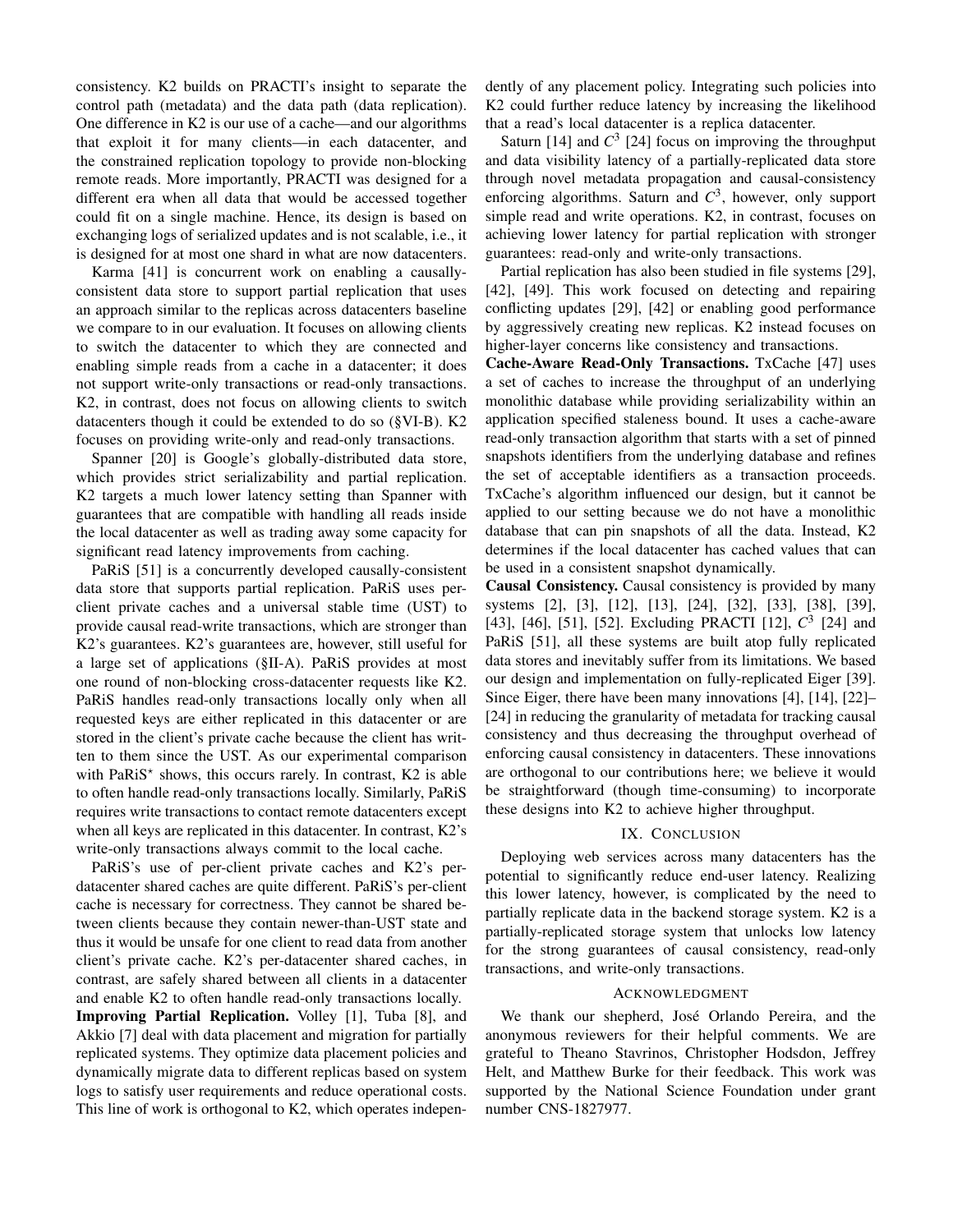#### **REFERENCES**

- <span id="page-11-36"></span>[1] Sharad Agarwal, John Dunagan, Navendu Jain, Stefan Saroiu, Alec Wolman, and Harbinder Bhogan. Volley: Automated data placement for geo-distributed cloud services. In *NSDI*, 2010.
- <span id="page-11-13"></span>[2] Mustaque Ahamad, Gil Neiger, Prince Kohli, James Burns, and Phil Hutto. Causal memory: Definitions, implementation, and programming. *Distributed Computing*, 9(1), 1995.
- <span id="page-11-44"></span>[3] Deepthi D. Akkoorath, Alejandro Z. Tomsic, Manuel Bravo, Zhongmiao Li, Tyler Crain, Annette Bieniusa, Nuno Preguia, and Marc Shapiro. Cure: Strong semantics meets high availability and low latency. In *ICDCS*, 2016.
- <span id="page-11-51"></span>[4] Sergio Almeida, Joao Leitao, and Luis Rodrigues. ChainReaction: A causal+ consistent datastore based on chain replication. In *EuroSys*, 2013.
- <span id="page-11-21"></span>[5] Virgilio Almeida, Azer Bestavros, Mark Crovella, and Adriana De Oliveira. Characterizing reference locality in the WWW. In *PDIS*, 1996.
- <span id="page-11-2"></span>[6] [https://aws.amazon.com/about-aws/global-infrastructure/,](https://aws.amazon.com/about-aws/global-infrastructure/) 2021.
- <span id="page-11-5"></span>[7] Muthukaruppan Annamalai, Kaushik Ravichandran, Harish Srinivas, Igor Zinkovsky, Luning Pan, Tony Savor, David Nagle, and Michael Stumm. Sharding the shards: Managing datastore locality at scale with Akkio. In *OSDI*, 2018.
- <span id="page-11-37"></span>[8] Masoud Saeida Ardekani and Douglas B. Terry. A self-configurable geo-replicated cloud storage system. In *OSDI*, 2014.
- <span id="page-11-22"></span>[9] Martin F Arlitt and Carey L Williamson. Web server workload characterization: The search for invariants. *ACM SIGMETRICS Performance Evaluation Review*, 24(1), 1996.
- <span id="page-11-8"></span>[10] Hagit Attiya and Jennifer L. Welch. Sequential consistency versus linearizability. *ACM TOCS*, 12(2), 1994.
- <span id="page-11-29"></span>[11] [https://www.cloudping.co/,](https://www.cloudping.co/) 2021.
- <span id="page-11-34"></span>[12] Nalini Belaramani, Mike Dahlin, Lei Gao, Amol Nayate, Arun Venkataramani, Praveen Yalagandula, and Jiandan Zheng. PRACTI replication. In *NSDI*, 2006.
- <span id="page-11-45"></span>[13] Kenneth P. Birman and Robbert V. Renesse. *Reliable Distributed Computing with the ISIS Toolkit*. IEEE Comp. Soc. Press, 1994.
- <span id="page-11-38"></span>[14] Manuel Bravo, Luis Rodrigues, and Peter Van Roy. Saturn: A distributed metadata service for causal consistency. In *EuroSys*, 2017.
- <span id="page-11-9"></span>[15] Eric Brewer. Towards robust distributed systems. PODC Keynote, July 2000.
- <span id="page-11-26"></span>[16] Nathan Bronson, Zach Amsden, George Cabrera, Prasad Chakka, Peter Dimov, Hui Ding, Jack Ferris, Anthony Giardullo, Sachin Kulkarni, Harry Li, Mark Marchukov, Dmitri Petrov, Lovro Puzar, Yee Jiun Song, and Venkat Venkataramani. TAO: Facebook's distributed data store for the social graph. In *ATC*, 2013.
- <span id="page-11-23"></span>[17] Pei Cao and Sandy Irani. Cost-aware WWW proxy caching algorithms. In *USITS*, 1997.
- <span id="page-11-16"></span>[18] Fay Chang, Jeffrey Dean, Sanjay Ghemawat, Wilson C Hsieh, Deborah A. Wallach, Mike Burrows, Tushar Chandra, Andrew Fikes, and Robert E. Gruber. Bigtable: A distributed storage system for structured data. *ACM TOCS*, 26(2), 2008.
- <span id="page-11-31"></span>[19] Brian F. Cooper, Adam Silberstein, Erwin Tam, Raghu Ramakrishnan, and Russell Sears. Benchmarking cloud serving systems with YCSB. In *SOCC*, 2010.
- <span id="page-11-6"></span>[20] James C. Corbett, Jeffrey Dean, Michael Epstein, Andrew Fikes, Christopher Frost, JJ Furman, Sanjay Ghemawat, Andrey Gubarev, Christopher Heiser, Peter Hochschild, Wilson Hsieh, Sebastian Kanthak, Eugene Kogan, Hongyi Li, Alexander Lloyd, Sergey Melnik, David Mwaura, David Nagle, Sean Quinlan, Rajesh Rao, Lindsay Rolig, Yasushi Saito, Michal Szymaniak, Christopher Taylor, Ruth Wang, and Dale Woodford. Spanner: Google's globally-distributed database. In *OSDI*, 2012.
- <span id="page-11-1"></span>[21] [https://engineering.fb.com/data-center-engineering/data-centers-2018/,](https://engineering.fb.com/data-center-engineering/data-centers-2018/) 2021.
- <span id="page-11-52"></span>[22] Jiaqing Du, Sameh Elnikety, Amitabha Roy, and Willy Zwaenepoel. Orbe: Scalable causal consistency using dependency matrices and physical clocks. In *SOCC*, 2013.
- [23] Jiaqing Du, Călin Iorgulescu, Amitabha Roy, and Willy Zwaenepoel. Gentlerain: Cheap and scalable causal consistency with physical clocks. In *SOCC*, 2014.
- <span id="page-11-39"></span>[24] P. Fouto, J. Leito, and N. Preguia. Practical and fast causal consistent partial geo-replication. In *NCA*, 2018.
- <span id="page-11-10"></span>[25] Seth Gilbert and Nancy Lynch. Brewer's conjecture and the feasibility of consistent, available, partition-tolerant web services. *ACM SIGACT News*, 33(2), 2002.
- <span id="page-11-3"></span>[26] [https://cloud.google.com/about/locations/,](https://cloud.google.com/about/locations/) 2021.
- <span id="page-11-0"></span>[27] [https://www.google.com/about/datacenters/inside/locations/,](https://www.google.com/about/datacenters/inside/locations/) 2021.
- <span id="page-11-24"></span>[28] Steven D Gribble and Eric A Brewer. System design issues for internet middleware services: Deductions from a large client trace. In *USITS*, 1997.
- <span id="page-11-40"></span>[29] Richard Guy, John S. Heidemann, Wai Mak, Gerald J. Popek, and Dieter Rothmeier. Implementation of the Ficus replicated file system. In *Summer USENIX Conference*, 1990.
- <span id="page-11-27"></span>[30] Maurice P. Herlihy and Jeannette M. Wing. Linearizability: A correctness condition for concurrent objects. *ACM TOPLAS*, 1990.
- <span id="page-11-32"></span>[31] Qi Huang, Ken Birman, Robbert van Renesse, Wyatt Lloyd, Sanjeev Kumar, and Harry C. Li. An analysis of Facebook photo caching. In *SOSP*, 2013.
- <span id="page-11-46"></span>[32] Diptanshu Kakwani and Rupesh Nasre. Orion: Time estimated causally consistent key-value store. In *PaPoC*, 2020.
- <span id="page-11-47"></span>[33] Rivka Ladin, Barbara Liskov, Liuba Shrira, and Sanjay Ghemawat. Providing high availability using lazy replication. *ACM TOCS*, 10(4), 1992.
- <span id="page-11-17"></span>[34] Avinash Lakshman and Prashant Malik. Cassandra – a decentralized structured storage system. In *LADIS*, 2009.
- <span id="page-11-14"></span>[35] Leslie Lamport. Time, clocks, and the ordering of events in a distributed system. *Comm. ACM*, 21(7), 1978.
- <span id="page-11-28"></span>[36] Leslie Lamport. The part-time parliament. *ACM TOCS*, 16(2), 1998.
- <span id="page-11-11"></span>[37] Richard J. Lipton and Jonathan S. Sandberg. PRAM: A scalable shared memory. Technical Report TR-180-88, Princeton Univ., Dept. Comp. Sci., 1988.
- <span id="page-11-15"></span>[38] Wyatt Lloyd, Michael J. Freedman, Michael Kaminsky, and David G. Andersen. Don't settle for eventual: Scalable causal consistency for wide-area storage with COPS. In *SOSP*, 2011.
- <span id="page-11-7"></span>[39] Wyatt Lloyd, Michael J. Freedman, Michael Kaminsky, and David G. Andersen. Stronger semantics for low-latency geo-replicated storage. In *NSDI*, 2013.
- <span id="page-11-30"></span>[40] Haonan Lu, Christopher Hodsdon, Khiem Ngo, Shuai Mu, and Wyatt Lloyd. The SNOW theorem and latency-optimal read-only transactions. In *OSDI*, 2016.
- <span id="page-11-35"></span>[41] Tariq Mahmood, Shankaranarayanan Puzhavakath Narayanan, Sanjay Rao, T. N. Vijaykumar, and Mithuna Thottethodi. Karma: Costeffective geo-replicated cloud storage with dynamic enforcement of causal consistency. *IEEE TCC*, 2018.
- <span id="page-11-41"></span>[42] Dahlia Malkhi and Doug Terry. Concise version vectors in WinFS. In *DISC*, 2005.
- <span id="page-11-48"></span>[43] Syed Akbar Mehdi, Cody Littley, Natacha Crooks, Lorenzo Alvisi, Nathan Bronson, and Wyatt Lloyd. I can't believe it's not causal! Scalable causal consistency with no slowdown cascades. In *NSDI*, 2017.
- <span id="page-11-4"></span>[44] [https://azure.microsoft.com/en-us/global-infrastructure/regions/,](https://azure.microsoft.com/en-us/global-infrastructure/regions/) 2021.
- <span id="page-11-12"></span>[45] Ruoming Pang, Ramón Cáceres, Mike Burrows, Zhifeng Chen, Pratik Dave, Nathan Germer, Alexander Golynski, Kevin Graney, Nina Kang, Lea Kissner, and et al. Zanzibar: Google's consistent, global authorization system. In *ATC*, 2019.
- <span id="page-11-49"></span>[46] Karin Petersen, Mike J. Spreitzer, Douglas B. Terry, Marvin M. Theimer, and Alan J. Demers. Flexible update propagation for weakly consistent replication. In *SOSP*, 1997.
- <span id="page-11-43"></span>[47] Dan R.K. Ports, Austin T. Clements, Irene Zhang, Samuel Madden, and Barbara Liskov. Transactional consistency and automatic management in an application data cache. In *OSDI*, 2010.
- <span id="page-11-25"></span>[48] Luigi Rizzo and Lorenzo Vicisano. Replacement policies for a proxy cache. *IEEE/ACM Transactions on Networking*, 8(2), 2000.
- <span id="page-11-42"></span>[49] Yasushi Saito, Christos Karamanolis, Magnus Karlsson, and Mallik Mahalingam. Taming aggressive replication in the Pangaea wide-area file system. *SIGOPS Oper. Syst. Rev.*, 36(SI), 2002.
- <span id="page-11-19"></span>[50] Dale Skeen and Michael Stonebraker. A formal model of crash recovery in a distributed system. *IEEE Trans. Info. Theory*, 9(3), 1983.
- <span id="page-11-20"></span>[51] K. Spirovska, D. Didona, and W. Zwaenepoel. Paris: Causally consistent transactions with non-blocking reads and partial replication. In *ICDCS*, 2019.
- <span id="page-11-50"></span>[52] Kristina Spirovska, Diego Didona, and Willy Zwaenepoel. Wren: Nonblocking reads in a partitioned transactional causally consistent data store. In *DSN*, 2018.
- <span id="page-11-33"></span>[53] Linpeng Tang, Qi Huang, Amit Puntambekar, Ymir Vigfusson, Wyatt Lloyd, and Kai Li. Popularity prediction of Facebook videos for higher quality streaming. In *ATC*, 2017.
- <span id="page-11-18"></span>[54] Robert H. Thomas. A majority consensus approach to concurrency control for multiple copy databases. *ACM Trans. Database Sys.*, 4(2), 1979.